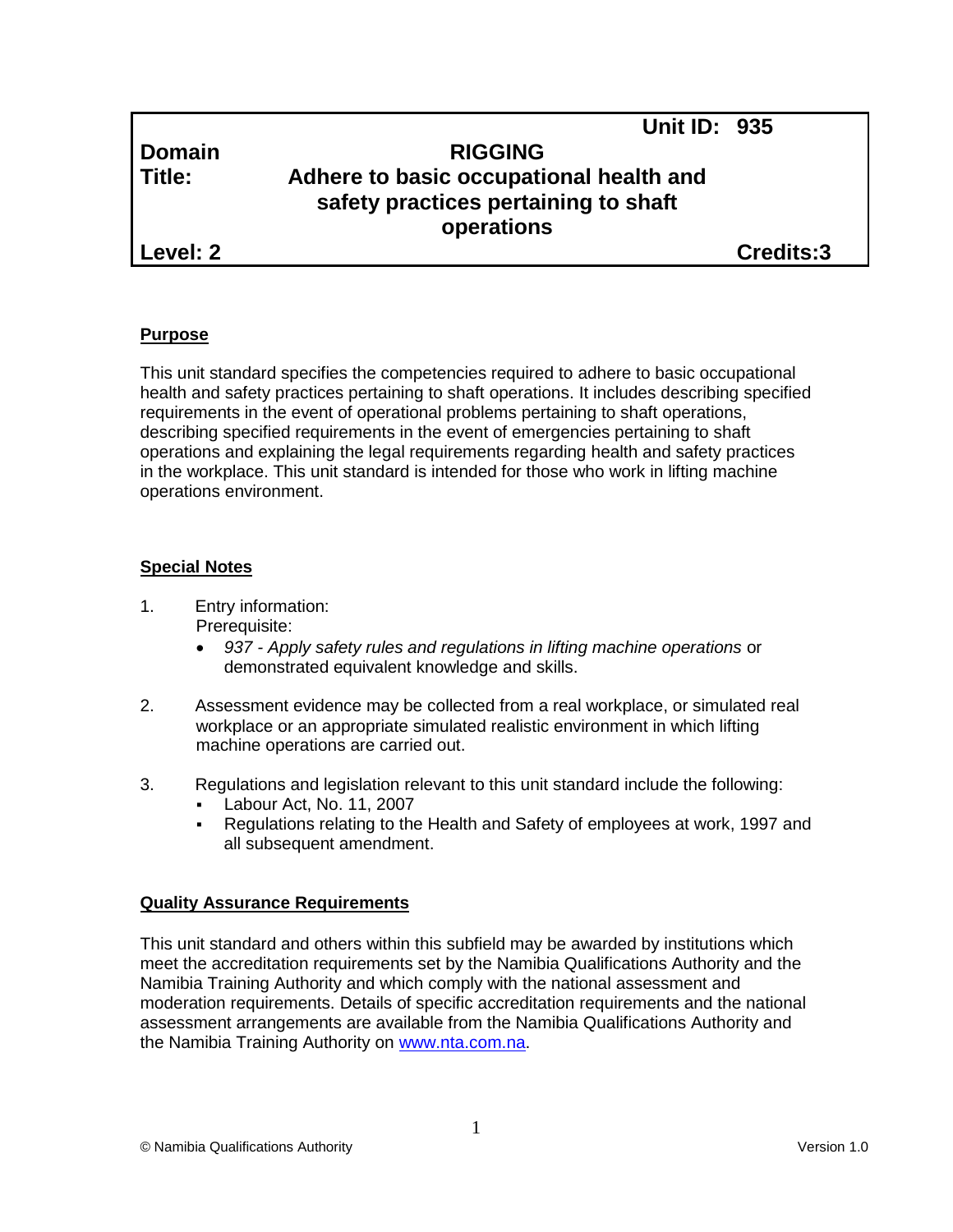# **Elements and Performance Criteria**

### **Element 1: Describe specified requirements in the event of operational problems pertaining to shaft operations**

### **Range**

Explanations must include defects involving the signalling and communication arrangements, arresting devices, shaft safety devices, shaft conveyances and attachments, super structure and illumination.

The action to be taken when the conveyance may include but are not limited to on setter positioned in the conveyance and on setter positioned on the landing station.

### **Performance Criteria**

- 1.1 The action to be taken in the event of equipment failure, as well as the consequences of such failure to occupational health, safety and productivity, is explained in terms of legal, site-specific and operational requirements.
- 1.2 The action to be taken in the event of a key lost, as well as the consequences of such loss to safety is explained in terms of legal, site-specific and operational requirements.
- 1.3 The action to be taken in the event of confined workspace due to incorrect stacking and placement of material and equipment, as well as the consequences thereof to occupational health and safety is explained in terms of legal, sitespecific and operational requirements.
- 1.4 The action to be taken when the conveyance is locked at an incorrect position in the shaft, as well as the consequences to occupational health, safety and productivity if that should happen is explained in terms of legal, site-specific and operational requirements.

#### **Element 2: Describe specified requirements in the event of emergencies pertaining to shaft operations**

#### **Range**

Emergencies in the shaft may include but are not limited to fire in the shaft, the obstruction of conveyance in the shaft, derailments in the shaft, power failure, and accident involving persons in the shaft, damage to the shaft and flooding of the shaft bottom.

#### **Performance Criteria**

2.1 The action to be taken in the event of emergencies in the shaft, as well as the consequences for occupational health and safety, should requirements not be adhered to, is explained in terms of legal, site-specific and operational requirements.